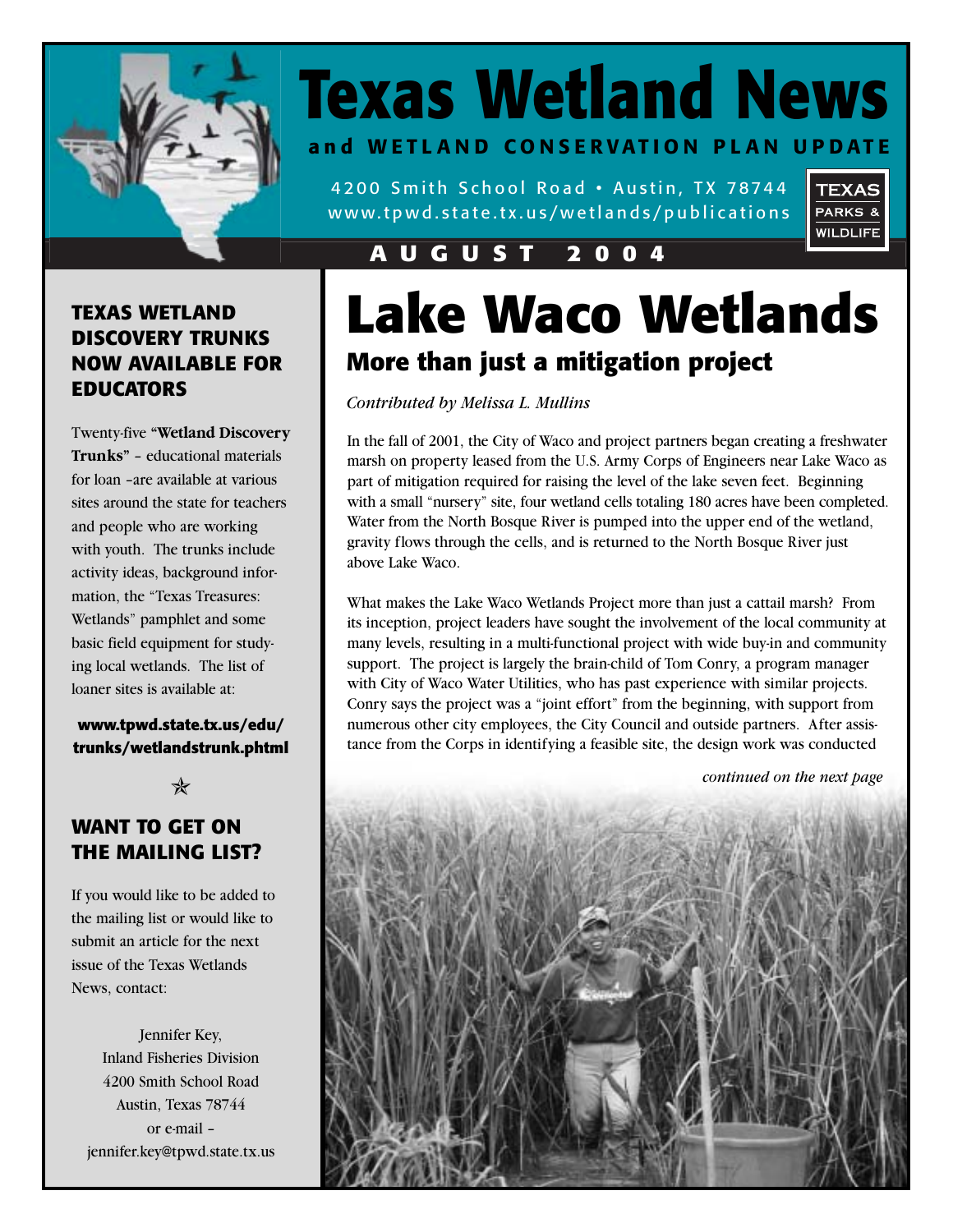### **Lake Waco Wetlands Project, continued**

by Wetland Technologies, Inc. out of Houston. Conry admits surprise at how quickly the project took off. "This was just a field, and it has turned into something really special and unique. The geology professors tell us we have true wetland soils."

One wetland function that city leaders are hopeful about is water quality improvement. The Texas Commission on Environmental Quality (TCEQ) released a total maximum daily load (TMDL) and associated implementation plan for phosphorous for the North Bosque watershed. Both point and non-point sources of phosphorous in the watershed were identified from dairies and from municipal wastewater treatment plants. Lake Waco, the source of drinking water for Waco and many surrounding communities, was not included in the TMDL. However, the City of Waco has experienced dramatically increased costs in recent years to treat taste and odor problems caused by algae blooms in the lake, which many contend are exacerbated by excessive nutrient input from upstream dairies. Research into nutrient transformations through the Lake Waco Wetlands is underway, and it is already apparent that turbidity decreases across a gradient in the wetland. The wetland "treats" 11 million gallons a day (approximately 20% of the annual

average flow of the North Bosque), so a dramatic effect on lake water quality may not be apparent; however, project supporters feel that any improvement in water quality is a step in the right direction.

Another important function of the Waco Wetlands Project is the establishment of wildlife habitat. Approximately 24 species of aquatic macrophytes are currently found at the wetland. Efforts were made from the beginning of the project to establish native aquatic vegetation, and aggressive species such as cattails (*Typha* spp.) were not planted. Unsurprisingly, cattails are now abundant in the wetland area, and the city is working to control non-native species such as *Hydrilla* and *Arundo donax* (giant cane). Changes in the plant community over time are being tracked.

A variety of wildlife species inhabit the wetland – for example, the local chapter of the Audubon Society has

documented 132 species of birds at the wetland to date, and data was collected for Texas Amphibian Watch last year documenting six



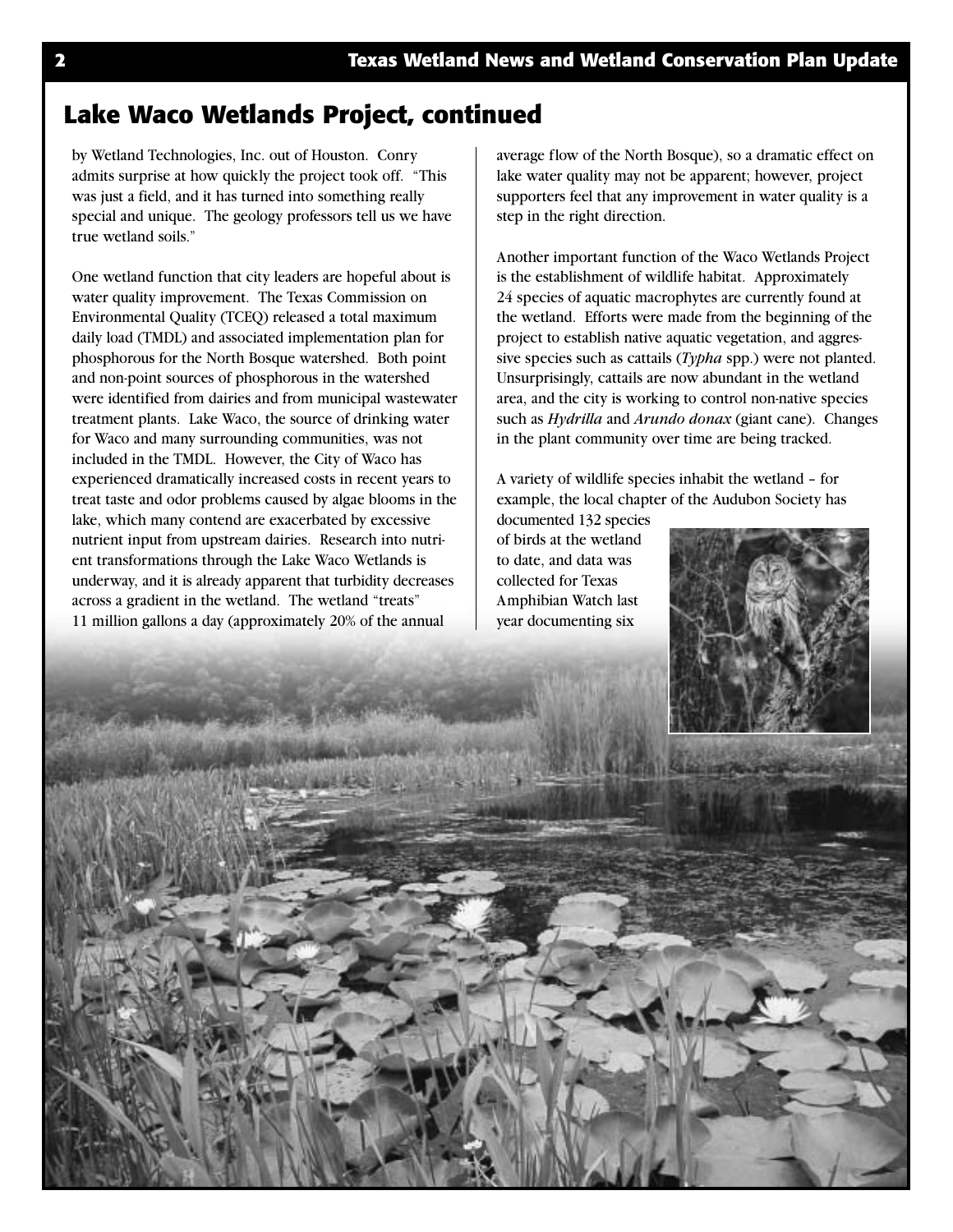species of frogs calling. Ducks and geese have been abundant, and roseate spoonbills have made surprise appearances. Some less desirable inhabitants of the wetland site have included nutria.

Baylor University has been an active partner with the City of Waco in the wetland project from the beginning. Dr. Robert Doyle provided assistance in plant selection and establishment, and now teaches a wetland ecology course utilizing the Lake Waco Wetlands as an outdoor classroom and research project site. Several students are conducting graduate-level research in biology at the wetland, and other departments such as Geology and Environmental Studies have also been active in the project. The completion of an on-site 5,000 square-foot Research and Education Center this fall will further facilitate student research and teaching opportunities.

The community outreach and education aspect of the wetland project has exceeded expectations and shows signs of increasing in the future. "Community support and involvement have without a doubt been the greatest success story of the wetland so far" says Conry. "We've given out over 3,000 t-shirts during wetland plantings. We want to continue to build on that success and expand educational opportunities for people." Planting weeks targeted at local schools have been held, and groups such as boy scout troops have worked on community service activities including the erection of a bird viewing platform and owl nest boxes.

The city recently hired a full-time Wetland Coordinator, who will be housed at the Research and Education Center. Nora Schell says her vision for the wetland includes "people of all ages using it for site seeing, nature watching, birding and overall ecosystem education." She hopes to be able to assist educators in identifying wetland education curricula that are aligned with state standards, and notes that both indoor and outdoor facilities will be available. The center will house educational displays as well as teaching and research labs, and Schell expects that it will be used for workshops and specialized training events. Visitors can enjoy walking along the existing maintenance roads to and through the wetland, and a concrete trail to allow visitors with limited mobility to readily access the wetland is being constructed to a nearby overlook.

The Lake Waco Wetlands have been nominated for inclusion in Texas Parks and Wildlife Department's Prairies and Pineywoods Wildlife Trail map. The Department was also asked to participate in the recently formed Lake Waco Wetlands Advisory Committee and has active representation on the Research and Education subcommittee. For additional information about the Lake Waco Wetlands Project, visit the city's Web site at: www.waco-texas.com/

city\_depts/waterutilities/wetlands.htm or contact Nora Schell at noras@ci.waco.tx.us or (254) 750-1671.

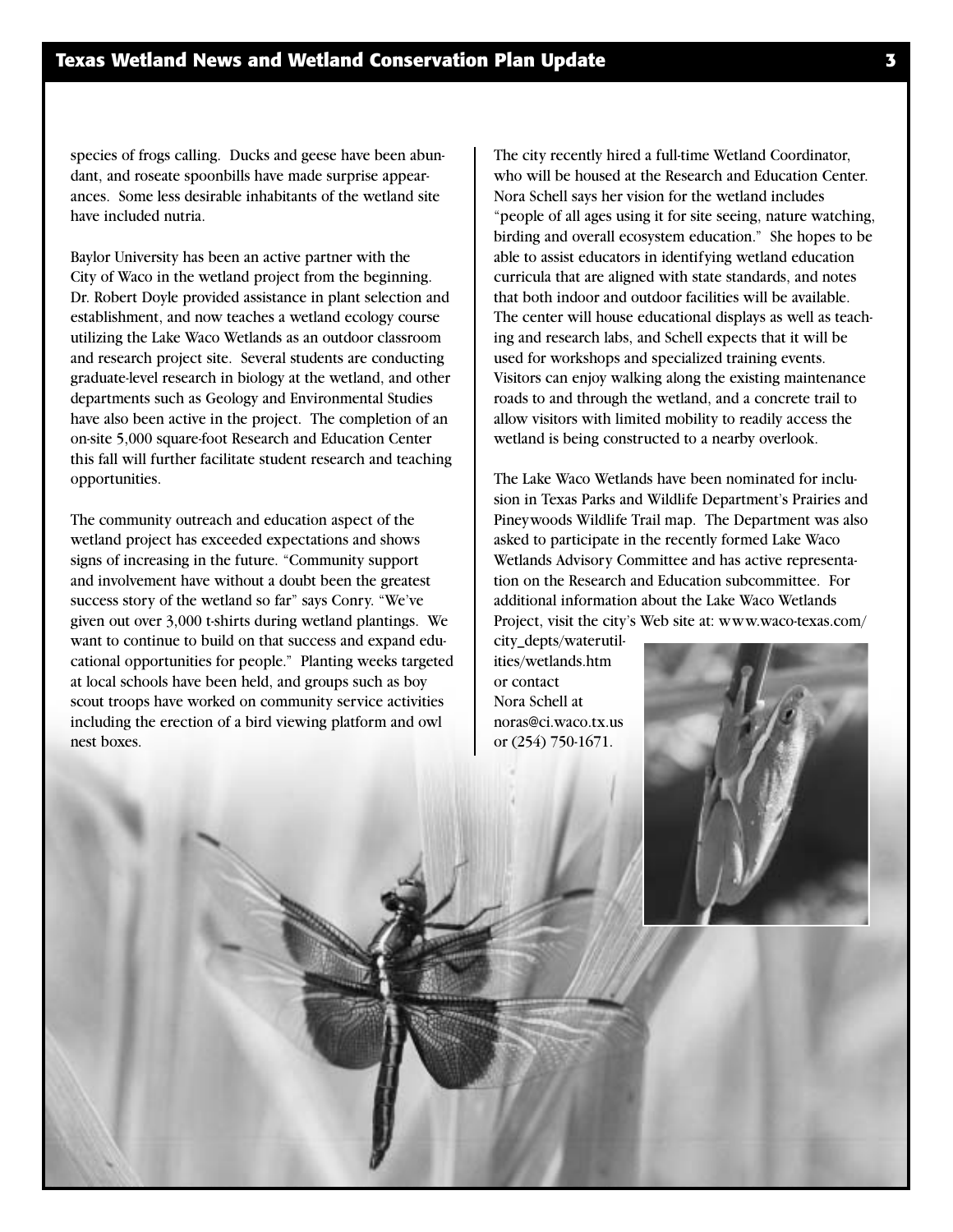# **Volunteers Work to Rebuild 'Potholes'**

*Writer: Lorri Jones, (281) 855-5620, lv-jones@tamu.edu Contact: Marissa Sipocz, (281) 218-6253, m-sipocz@tamu.edu*

In Harris County, the idea of restoring a pothole to its original condition would not be popular with commuter traffic!

However, volunteer Master Naturalists are helping to restore a prairie pothole complex that is not part of the highway system, but is part of a unique habitat in Sheldon Lake State Park.

Prairie potholes are pockets of still water characterized by few trees, warm, dry climates and prairie plants that establish around the water holes. They are critical resting, feeding and nesting habitats for migratory waterfowl and other wildlife, such as coyotes, burrowing owls, prairie dogs and insects.

The Texas Parks and Wildlife Department contracted with Texas Cooperative Extension's Coastal Watershed Program for the vegetation restoration. Marissa Sipocz, wetlands restoration team leader, said planting native grasses and other vegetation was a perfect match for Master Naturalists.

The pothole complex in Sheldon Lake Park has a common history with many North American potholes. For the past 40 years it has gradually been flattened and drained by farming, because prairie potholes are highly suitable for agricultural production.

This eight-acre project complex is just one example of ecosystems being restored by the Gulf Coast Chapter of Master Naturalists. Volunteers complete 50 hours of classroom training on the habitats along the Gulf Coast, animals, plants and grasses that are native to each habitat, and other information unique to the region. After completing the classroom segment, members must contribute 50 hours of community service in order to receive the Master Naturalist designation.

Richard Conner, a Master Naturalists project coordinator, said his classmates chose the pothole complex

> **"The mud will suck your "The mud will suck your boots off your feet..." boots off your feet..."**

project for their community service after Sipocz visited their class and described what needed to be done.

"Mind you, at our first visit to the site, it was nothing more than some wooden surveyor's stakes and flagging marking the boundaries of what would someday become a seasonal wetland prairie pothole," Conner said.

The class started planting in November. The Texas "gumbo" clay was dry from lack of rain, and completing the first plantings was quite an effort, he said.

"Of course, planting when it is wet presents a different set of challenges," Conner said with a laugh. "The mud will suck your boots off your feet, and staying upright can be difficult."

In addition to the Naturalists, Ducks Unlimited participates in the project by funding the earth work to rebuild the high and low areas characteristic of wetlands.

Texas Parks and Wildlife Department's Ted Hollingsworth said working with Extension is one of the most cost-effective partnerships for restoring the wetlands because of the access to numbers of trained volunteers.



"The group of volunteers that Marissa had developed and trained has done fantastic work on other wetlands restoration projects," Hollingsworth said. "It is an excellent partnership of all the groups involved."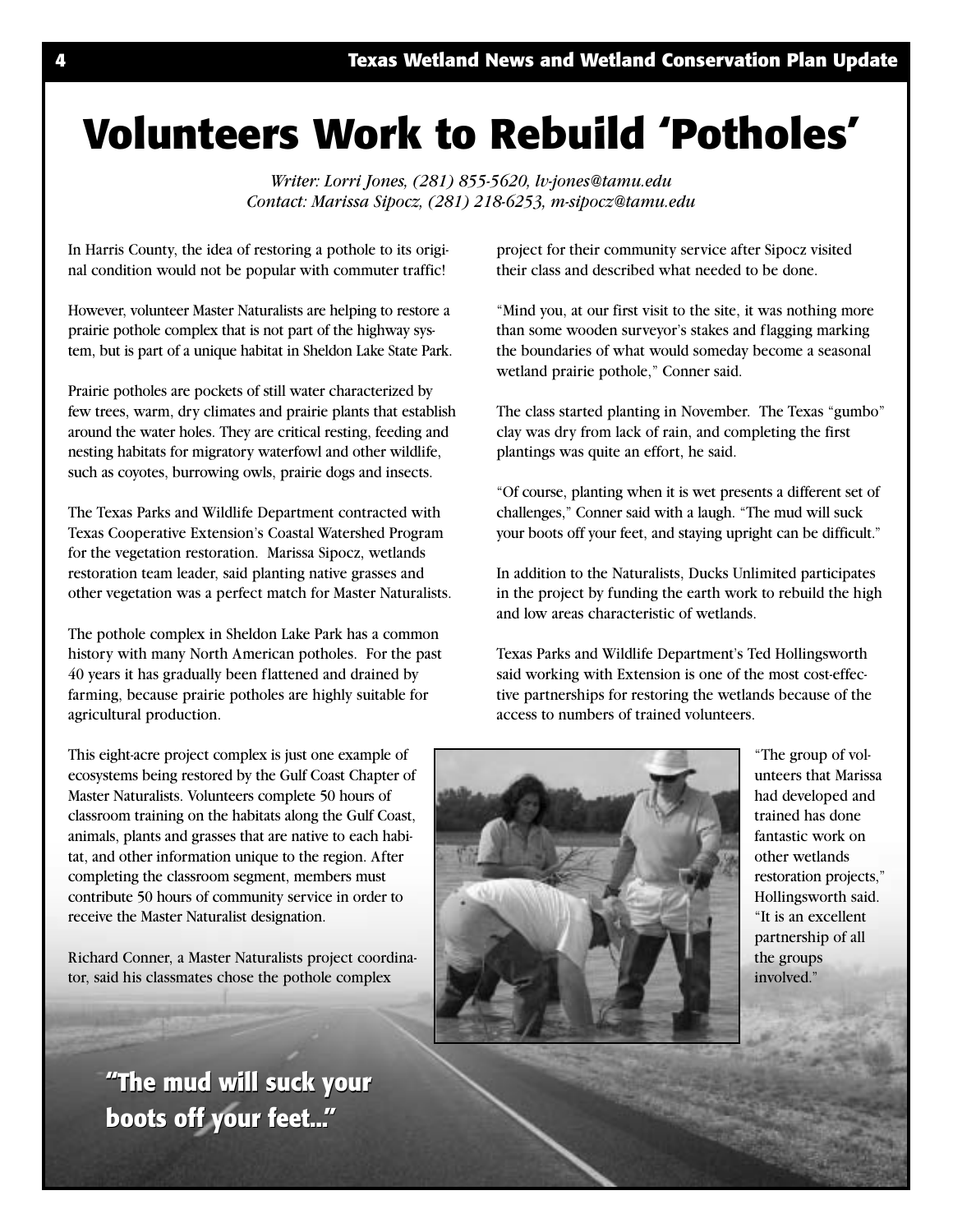# **Habitat Restoration in the Arroyo Colorado to Reduce Nonpoint Source Pollution**

The tidal segment (2201) of the Arroyo Colorado has been designated as having high aquatic life use by the state of Texas; however, it is currently included in the 2000 Texas Clean Water Act Section 303(d) List due to dissolved oxygen concentrations in the upper 11.4 km (7.1 miles) of the segment sometimes being lower than the criteria established to assure optimum conditions for aquatic life. In 2002, the Texas Commission on Environmental Quality (TCEQ) completed the first phase of an effort to develop a Total Maximum Daily Load (TMDL) to address low dissolved oxygen conditions in the tidal segment of the Arroyo Colorado. The TCEQ is facilitating local efforts to develop a Watershed Protection Plan through a stakeholder group known as the Arroyo Colorado Watershed Steering Committee. The Steering



Committee has formed several workgroups to address and develop the five major components of the Arroyo Watershed Protection Plan: 1) wastewater infrastructure, 2) agriculture issues, 3) habitat restoration, 4) refinement of TMDL Analysis and 5) outreach and education. Each workgroup is responsible for developing recommendations for improving water quality including significant reductions in current loadings of pollutants, enhancement of assimilative capacity, increased public awareness of the problems and further study to improve understanding of the factors that cause low dissolved oxygen conditions in the Arroyo Colorado.

The Arroyo Colorado originated as a distributary of the Rio Grande, but has been altered by dredging (in the lower reach) and channelization. It extends from approximately two miles southwest of Mission, Hidalgo County, approximately 144 km (90 miles) northeastward to the Laguna Madre in Cameron County, Texas (GLO 1995).

*continued on the next page*

**The result of a wastewater treatment plant upset, this photo shows what happens when pollutants enter water bodies.**

**This photo represents a potential This photo represents a potential restoration site, which is currently a sand pit adjacent to the stream. sand pit adjacent to the stream.**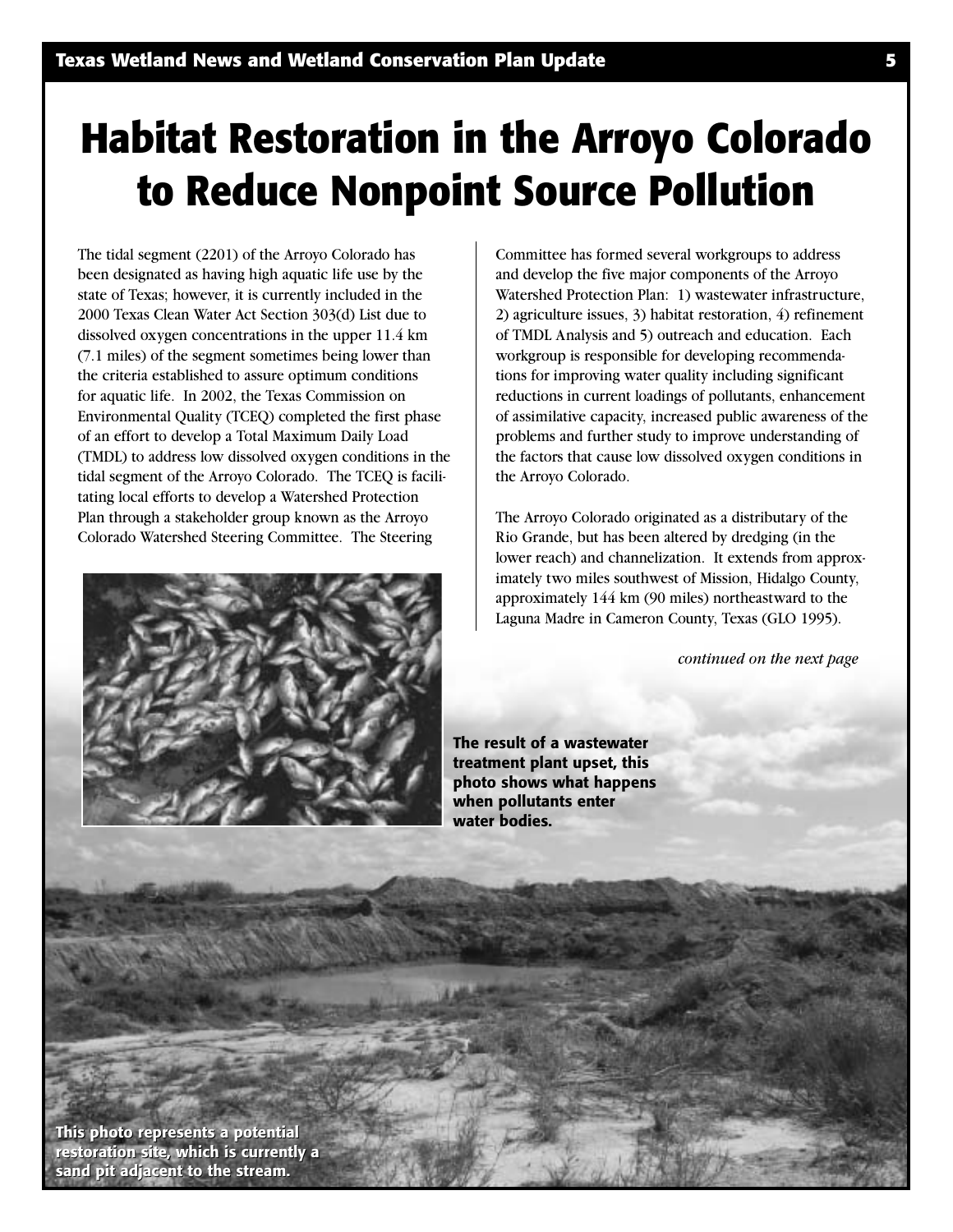**An existing drainage An existing drainage canal that has the poten-canal that has the potential for beneficial channel tial for beneficial channel modifications in order to modifications in order to create better fish and create better fish and wildlife habitat and to wildlife habitat and to assimilate more nonpoint assimilate more nonpoint source pollutants. source pollutants.** 

The Arroyo Colorado is divided into two segments. The above tidal reach (Segment 2202) starts at Mission and extends 101.5 km (63 miles) to a point 0.1 km (328 feet) below Cemetery Road near the Port of Harlingen, Cameron County (Davis 1989). The tidal reach (Segment 2201) extends 42.1 km (26 miles) from the lower boundary of the nontidal segment to the Laguna Madre. At its beginning, the Arroyo Colorado channel is a maintained channel until Mercedes, where it continues as a natural channel until the tidal reach begins southeast of Harlingen where it becomes a dredged navigation canal that extends from the Turning Basin in the Port of Harlingen to the Laguna Madre.

Hydraulic conditions of the stream channel support rapid, unrestricted flow due to the steep-walled configuration of the pilot channel, absence of vegetation, extensive channelization and absence of impoundments (GLO 1995). The watershed area of the Arroyo Colorado is  $1,810 \text{ km}^2$ (704 square miles), however, natural overland drainage is restricted by the level topography and intense land development within the drainage area. The Arroyo Colorado primarily serves as a floodway for overflow waters from the Rio Grande. Secondary uses include commercial navigation and recreational boating and fishing. Perennial flow is maintained by municipal wastewater discharges and supplemented by irrigation return flows and urban runoff.

The Habitat Restoration Workgroup, led by Texas Parks and Wildlife Department (TPWD) with the financial support of an Environmental Protection Agency funded grant through the TCEQ, will investigate and recommend habitat modifications and restoration measures that will reduce nonpoint source pollution to the Arroyo Colorado or mitigate existing physical conditions that aggravate poor water quality conditions in the stream as part of the Watershed Protection Plan. Texas Parks and Wildlife Department staff have identified five potential restoration sites within the 7.1-mile zone of impairment in the tidal segment of the Arroyo Colorado and more upstream from the zone in the non tidal segment of the stream. Potential habitat restoration sites identified include old borrow pits, gravel mines, cutoff river channels and drainage channels.

The TCEQ and TPWD have applied to the Texas Coastal Coordination Council for NOAA 309 funds, administered through the Texas General Land Office, to conduct a feasibility study to help the Habitat Restoration Workgroup select suitable sites and projects for habitat restoration and increasing assimilative capacity and dissolved oxygen content in the Arroyo Colorado. The desired outcome of the Arroyo Colorado Habitat Restoration Feasibility Study is a technical engineering report that would provide the Habitat Restoration Workgroup with the background information and the preliminary locations, designs and costs for suitable habitat restoration projects that meet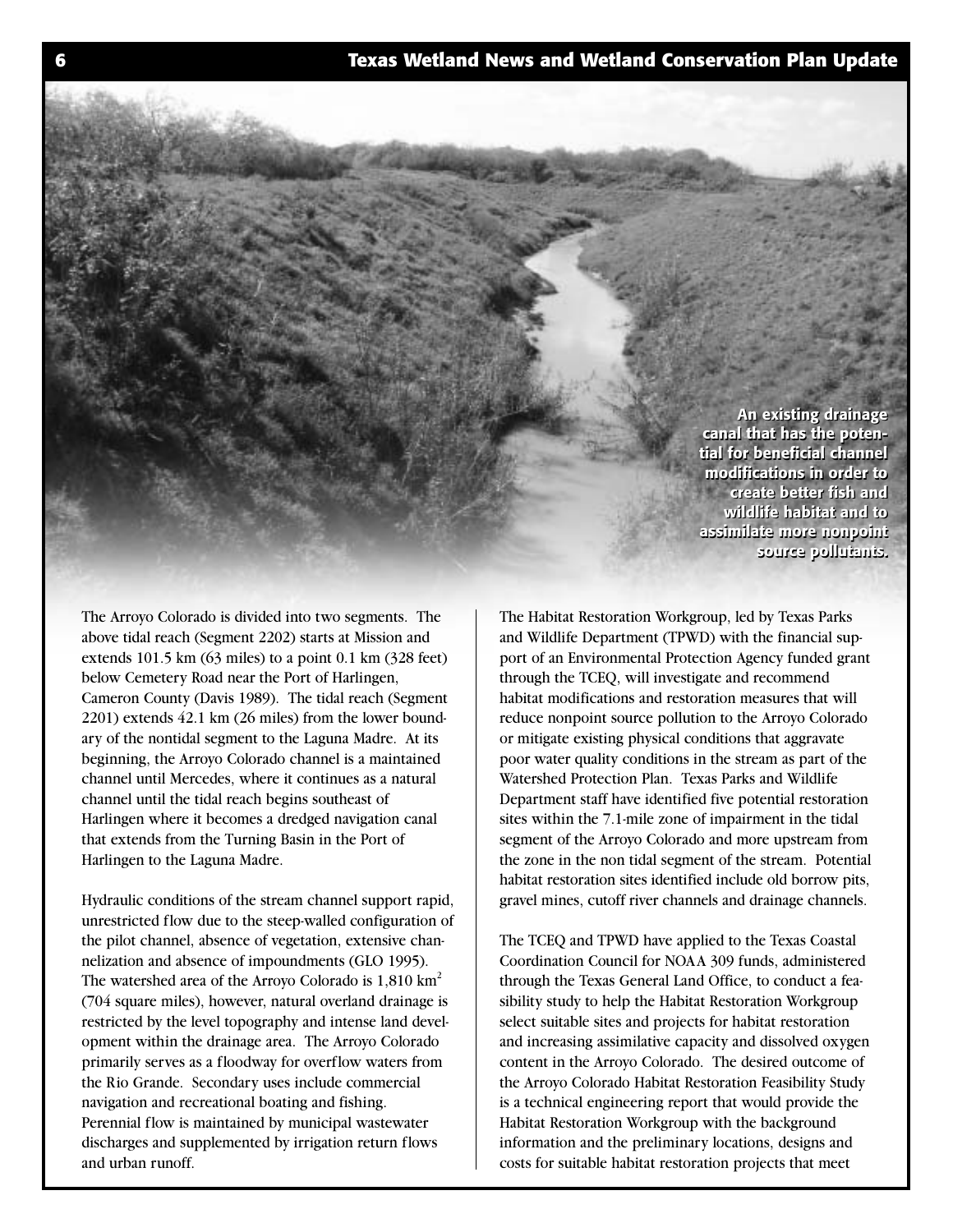### **Texas Wetland News and Wetland Conservation Plan Update 7**



the goals of the Watershed Steering Committee and the constraints of managers and users of the Arroyo Colorado. The final engineering report would serve as the basis from which the Habitat Restoration Workgroup would develop and write its portion of the Watershed Protection Plan. It would also serve as a preliminary action plan for the Workgroup so that it could begin seeking sponsors and funding to implement preferred restoration projects on the Arroyo Colorado.

The establishment of the Habitat Restoration Workgroup and the feasibility study address recommended wetland habitat conservation actions of the *Texas Wetlands Conservation Plan* (TPWD 1997) and the *Texas Coastal* *Management Program*. Tasks that the Habitat Restoration Workgroup will accomplish over the next two years include:

- Compilation of background and technical information.
- Assessment of current and proposed channel management policies and methods.
- Evaluation of potential habitat restoration sites and preliminary engineering.

The next meeting of the Habitat Restoration Workgroup will be on Aug. 13, 2004, in Weslaco. For more information on the Arroyo Colorado Habitat Restoration Workgroup, please contact Kay Jenkins, program specialist at TPWD, at (361) 825-3245 or at kay.jenkins@tpwd.state.tx.us For more information on the Arroyo Colorado TMDL or the Watershed Steering Committee, please contact Roger Miranda, geochemist at TCEQ at (512) 239-6278 or at rmiranda@tceq.state.tx.us

#### **References**

- GLO. 1995. Coastal Impact Monitoring Program. Report of Literature Review on Discharges from the Rio Grande and Arroyo Colorado and their Impacts. Texas General Land Office, Austin, Texas. GLO – 9/95 – QH541.5W3 C83 1995. 87 pp.
- Davis, Jack 4. 1989. Results of Intensive Priority Pollutant Monitoring in Texas – Phase II. Sabine River near Longview, Upper San Antonio River, Corpus Christi Bay/Inner Harbor, Arroyo Colorado, Sabine/Neches River Tidal. Texas Water Commission, LP89-07, December 1989. 333 pp.

**Taken March 17, 2004 after a large rain event, this photo represents the typical shoreline and a drainage outfall in the impaired section of the Arroyo Colorado. Arroyo Colorado. n March 17, 2004 after a<br>e rain event, this photo<br>esents the typical shore-<br>and a drainage outfall in<br>mpaired section of the**